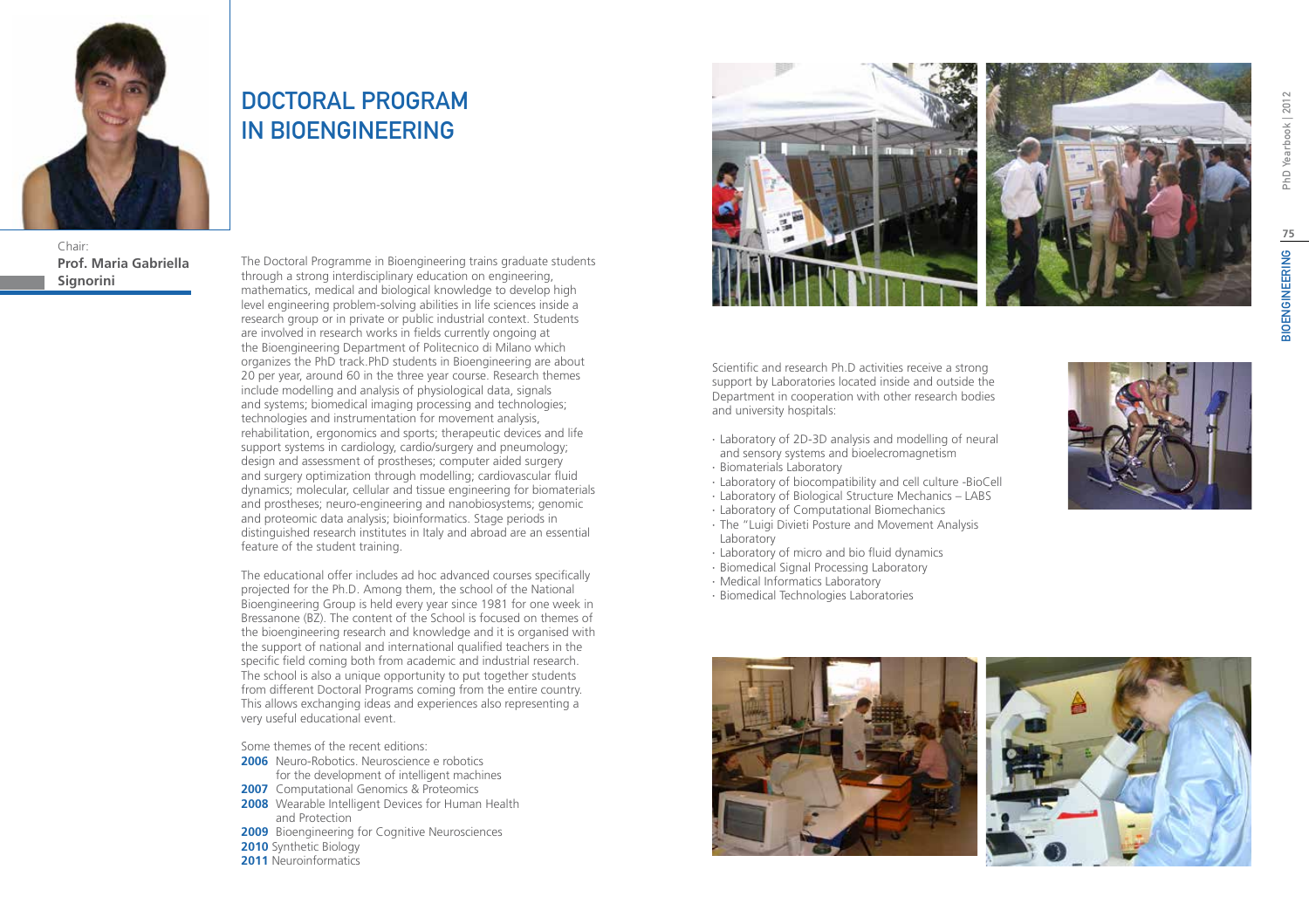The PhD in Bioengineering has an **Advisory Board** which has in charge all the student activities

| <b>ADVISORY BOARD</b>       |                                                |
|-----------------------------|------------------------------------------------|
| Signorini Maria Gabriella   | Politecnico di Milano (Bioengineering)         |
| Aliverti Andrea             | Politecnico di Milano (Bioengineering)         |
| Baronii Guido               | Politecnico di Milano (Bioengineering)         |
| Baselli Giuseppe            | Politecnico di Milano (Bioengineering)         |
| Bianchi Anna Maria          | Politecnico di Milano (Bioengineering)         |
| Biondi Emanuele             | Politecnico di Milano                          |
| Cerutti Sergio              | Politecnico di Milano (Bioengineering)         |
| Cerveri Pietro              | Politecnico di Milano (Bioengineering)         |
| Cimolin Veronica            | Politecnico di Milano (Bioengineering)         |
| Dubini Gabriele             | Politecnico di Milano (Structural Engineering) |
| Faré Silvia                 | Politecnico di Milano (Bioengineering)         |
| Ferrigno Giancarlo          | Politecnico di Milano (Bioengineering)         |
| Fumero Roberto              | Politecnico di Milano (Structural Engineering) |
| Mainardi Luca               | Politecnico di Milano (Bioengineering)         |
| Mantero Sara                | Politecnico di Milano (Bioengineering)         |
| Migliavacca Francesco       | Politecnico di Milano (Structural Engineering) |
| Pedotti Antonio             | Politecnico di Milano (Bioengineering)         |
| Pedrocchi Alessandra        | Politecnico di Milano (Bioengineering)         |
| Pinciroli Francesco         | Politecnico di Milano (Bioengineering)         |
| Ravazzani Paolo             | National Res. Council                          |
| Redaelli Alberto            | Politecnico di Milano (Bioengineering)         |
| Santambrogio Giorgio Cesare | Politecnico di Milano (Bioengineering)         |
| Soncini Monica              | Politecnico di Milano (Bioengineering)         |
| Tanzi Maria Cristina        | Politecnico di Milano (Bioengineering)         |
| Votta Emanuele              | Politecnico di Milano (Bioengineering)         |

The External **Reference Committee** is a fundamental link toward the industrial research, the clinical applications with an european and international perspective.

### External Reference Committee

Prof. Paolo Francescon (Direttore U. O. Fisica Sanitaria, Ospedale S. Bortolo, Dipartimento di Neuroscienze, Vicenza, Italy)

Dott. Emanuele Gatti (Fresenius Medical Care, Bad Homburg, Germany)

Prof. Ferdinando Grandori (Head Istituto Ingegneria Biomedica CNR, Milano, Italy)

Prof. Antonio Malgaroli, Università Vita-Salute San Raffaele, Head of Molecular and Cellular Physiology Lab, Milano, Italy

Dott. Carlo Mambretti (ASSOBIOMEDICA, Milano)

Dr. Ivan Martin (Head of Laboratory, University Hospital Basel, Institute for Surgical Research and Hospital Management, Basel - Switzerland)

The interest toward the activities of the Ph.D in Bioengineering is demonstrated also by the external financing of 3 years PhD Fellowships. Some recent supporters, besides the Bioengineering Department, of our PhD are:

### Scholarship Sponsors

Istituto di Ingegneria Biomedica ISIB e Istituto di Tecnologie Industriali e Automazione ITIA, CNR, Milano.

Fresenius Medical Care, Italy Fondation Leducq, France. IRCCS San Raffaele, Milano, Italy

In 2010 and in 2011 new PhD positions as Executive PhD's have been created. They consist of a special PhD path organized in 4 years and dedicated to PhD candidates that already work in a company/ society.

The Bioengineering PhD opened 3 positions in 2010 (Fraunhofer Institute, Erlangen, Germany; Istituti Ortopedici Rizzoli, Bologna; SKE S.r.l. Milano) and in 2011 (Medtronic SpA, IRCCS Besta, Milano).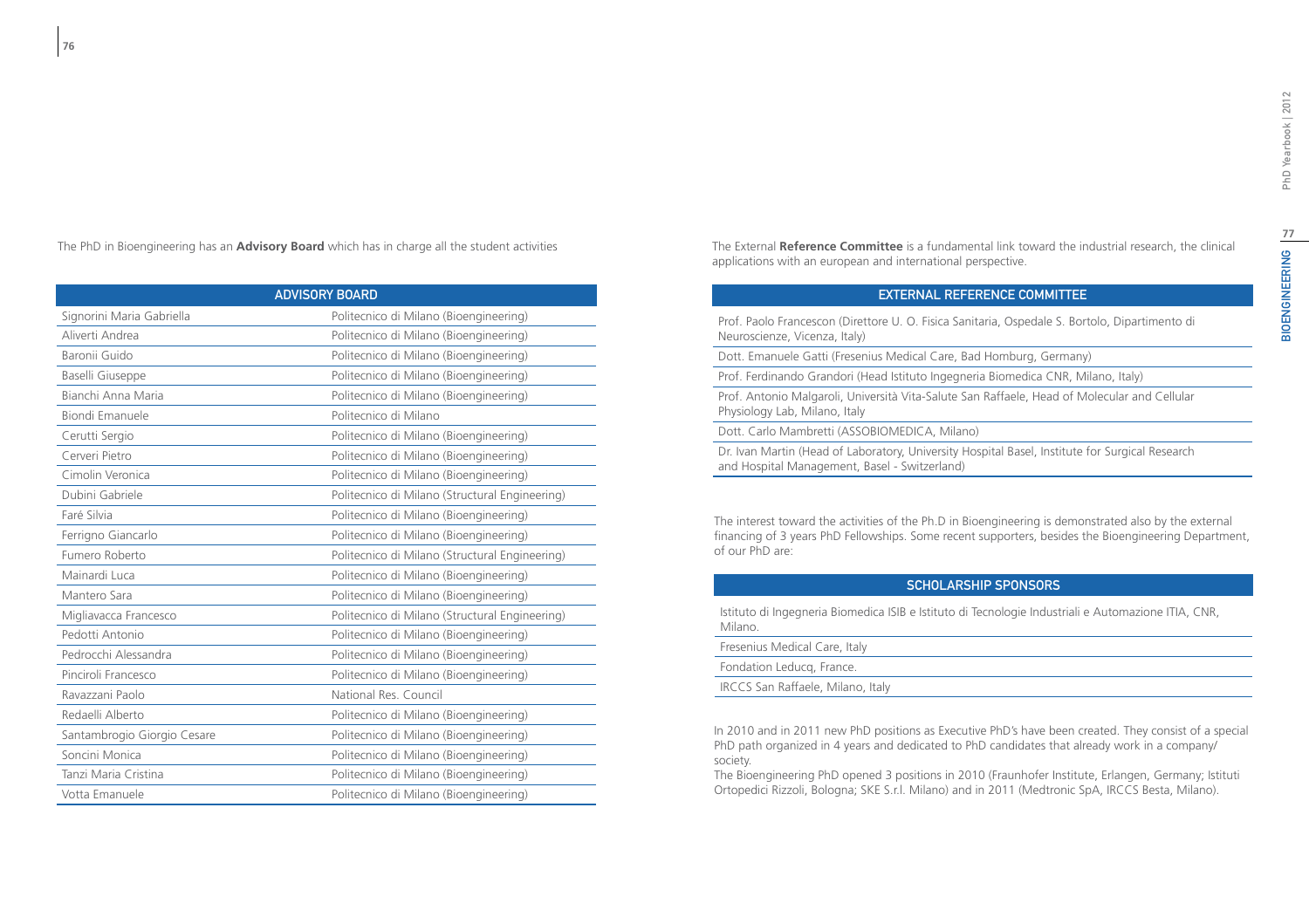## Granger Causality Analysis in Depressed Baroreflex Regulation Conditions

### **Tito Bassani**

#### **Introduction**

The baroreflex sensitivity (BS), derived as the variation of heart period (RR) per unit change of systolic arterial pressure (SAP), represents a fundamental clinical parameter valuable e.g. to better predict the risk of death in subjects after myocardial infarction. Recently, several non-invasive techniques based on the analysis of spontaneous beat-to-beat RR and SAP variability have been proposed for the estimation of BS in more physiological conditions, without the need of perturbing cardiovascular regulation with a pharmacological stimulus. These techniques are helpful in assessing BS only when causality is along baroreflex (i.e. SAP changes contribute to RR variations). Unfortunately, this prerequisite is not properly tested. Usually, assessing the significance of squared coherence function (K2 ) between RR and SAP series is considered to be sufficient. Unluckily, K<sup>2</sup> can be high even when RR variations contribute to SAP changes along the reverse causal direction imposed by the mechanical feedforward pathway. Furthermore, the estimate of causality between two signals might be biased by the presence of a third one affecting both. When considering RR and SAP, respiration (Resp) can act on both, thus imposing to account

for Resp when assessing causality between RR and SAP. The purpose of this Doctoral dissertation is to assess the degree of correlation between RR and SAP along baroreflex during experimental protocols known to be able to depress the baroreflex function. In addition, the aim of this dissertation is to assess the effect of an exogenous source such as Resp on the causal relation from SAP to RR. The causal relation from SAP to RR was assessed using Granger causality (GC) approach according to two traditional tests in the time domain. Spontaneous BS was assessed evaluating the square root of the ratio of the power of RR to that of SAP calculated in low and high frequency bands (i.e. LF and HF, ranging from 0.03 to 0.15 Hz and from 0.15 to 0.5 Hz respectively) for all subjects with  $K^2$  in the respective band greater than 0.5. BS values were then compared with that derived from subjects with a significant SAP-RR causal relation to check whether causality analysis provides information helpful to refine the BS estimate.

### **Methods**

According to GC definition, given two signals,  $y_i$  and  $y_k$ ,  $y_i$  is said to Granger-cause  $y_k$  if past values of y<sub>i</sub> contain information on  $y_k$  above and beyond the information contained in past

values of  $y_k$ . Given the set of M signals  $\Omega_{y} = \{y_1, y_2, \ldots, y_M\}$  the causal interactions among the M series are described according to a linear time invariant multivariate autoregressive (MAR) model. The F-test checks whether the goodness of fit of the MAR model accounting for  $y_i$  is significantly larger than that of the MAR model excluding  $y_{i}$ . At difference with the F-test, the Wald test, carried out directly on the parameters that weight the contribution of y<sub>i</sub> towards  $y_{k}$  in the predicted MAR model, checks whether all the predicted parameters representing the coefficients of the linear regression of  $y_{k}$  on  $y_{i}$  are not significantly different from zero.

#### **Simulations**

A large number of simulations were performed: i) to evaluate the ability of GC tests to identify uncoupled series;

ii) to study the dependence of GC detection on the dynamical features of coupled series operating in closed loop; iii) to assess the bias on GC between coupled series operating in closed loop due to the presence of exogenous sources.

#### **Experimental protocols**

Four experimental protocols were considered: 1. 8 juvenile pigs were

intravenously anesthetized with propofol as anaesthetic agent. Four mechanical ventilated modes were considered: pressure controlled ventilation, pressure supported ventilation, and the random variable implementation of the previous two strategies;

- 2. 37 subjects, scheduled for craniotomy for supratentorial lesion, were anesthetized with propofol and mechanically controlled ventilated. Anaesthesia was then maintained according to two different strategies involving the volatile administration of sevoflurane (18 subjects) and the intravenous administration of propofol (19 subjects);
- 3. 22 patients in sinus rhythm with dilated cardiomyopathy were recorded at rest, while breathing at a selected paced breathing frequency, tilted at 70°;
- 4. 16 healthy subjects were recorded: at rest, tilted at 45° and 90° carried out in random order, during recovery sessions following each tilt.

#### **Results**

GC relation on uncoupled series; loop interactions in GC studies. F-test and Wald test performed similarly in terms of detections of GC. Simulations proved: i) the reliability of the statistical tests to detect the absence of ii) the dependency of the detection of GC relations on the dynamical features characterizing closed loop interacting series; iii) that the presence of an exogenous source affecting the series operating in closed loop is able to bias the detection of GC relation. Assessing GC by accounting for the

exogenous source allowed the cancellation of this biasing effect. Experimental protocols results showed the presence of a significant GC relation from SAP to RR in a large percentage of humans or animals. When accounting for Resp baroreflex control was found less involved in animals undergoing controlled ventilation in comparison to assisted ventilation, in humans undergoing deep anaesthesia during both volatile and intravenous strategies and in healthy subjects during recovery sessions. Animals undergoing deep anaesthesia showed significantly smaller values of BS during controlled ventilation in comparison to assisted one. In the human subjects during deep anaesthesia, intravenous strategy significantly decreased BS in HF band with respect to volatile strategy. Heart failure patients had very low values of BS in LF during paced breathing and tilt with respect to rest. In healthy subjects, with respect to rest BS significantly decreased during tilt and slightly increased

#### **Conclusions**

during recovery.

The Doctoral dissertation demonstrated over simulated and real data the importance of accounting for an exogenous source contaminating closed During deep anesthesia in controlled ventilation and in healthy subjects during a recovery from a sympathetic activation maneuver (i.e. tilt), disregarding Resp leads to erroneously attribute to baroreflex the direct influences of Resp on RR. Even though BS was depressed during anaesthesia both in animals

population at rest and during tilt both in healthy and heart failure population, analysis of GC from SAP to RR suggested that a relevant percentage of subjects preserved a significant causal relation along baroreflex. This results demonstrated that baroreflex control is still present and working both during deep anesthesia and in heart failure population. Notable exception is under deep anesthesia in humans using a volatile administration strategy, thus providing a tool to assess the different abilities of anesthesiological treatments in preserving an active cardiovascular control. GC analysis suggested also differences during deep anesthesia between different ventilatory strategies in animals, thus making available a tool to assess the performances of different ventilation strategies. In all the considered experimental protocols the estimate of BS computed after the exclusion of the subjects without a significant causal relation from SAP to RR along baroreflex was similar to that derived from the group of subjects with a significant  $K^2$  correlation. This result was disappointing and largely unexpected since causality from SAP to RR is a prerequisite for a reliable assessment of BS. This finding indicates that the estimate of BS from spontaneous RR and SAP variability, even when causality from SAP to RR is verified, might be still affected by important biases and unaccounted influences.

and humans, in heart failure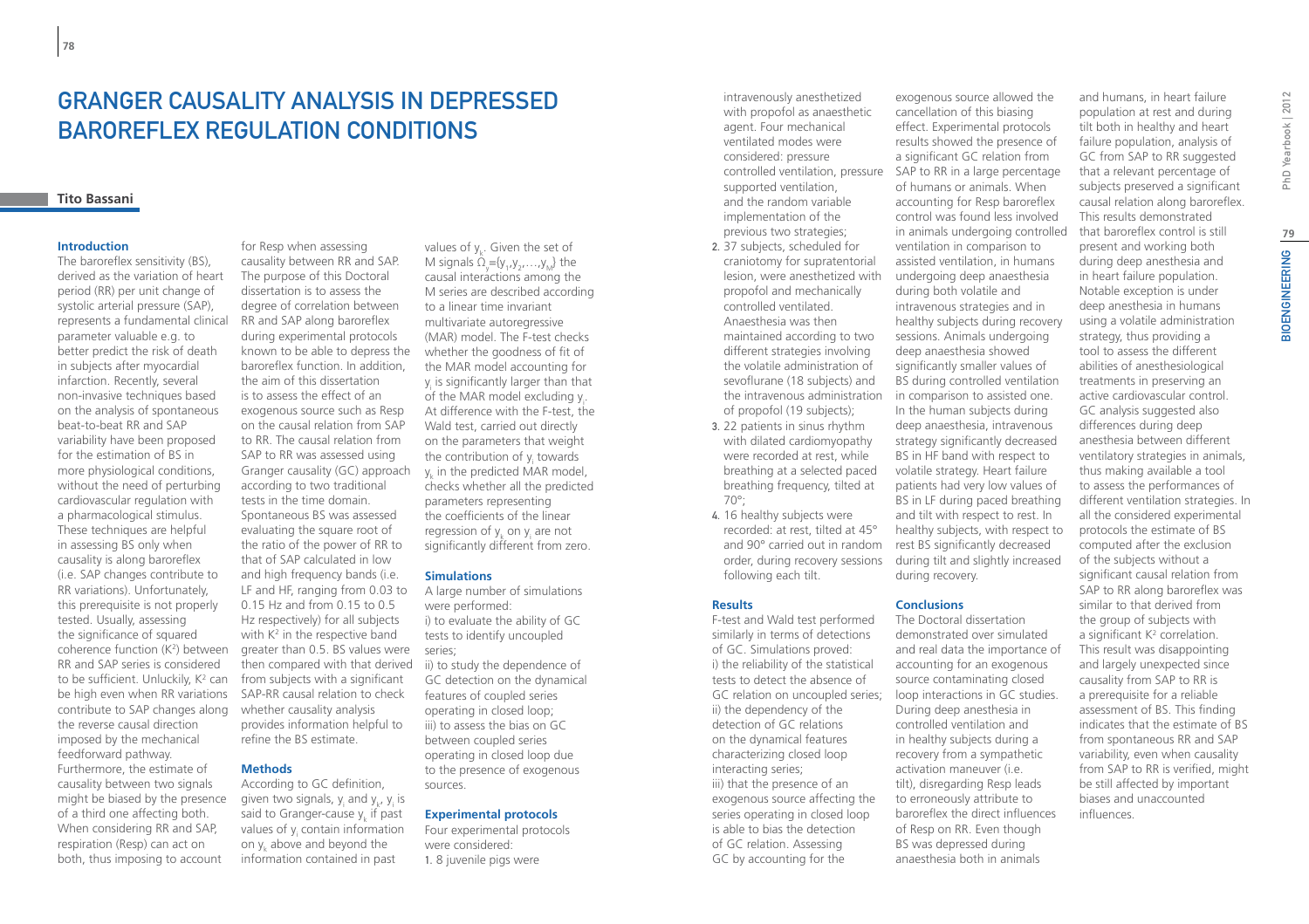# DEVELOPMENT OF INNOVATIVE DEVICES for reliable studies of in vitro models of Central Nervous System pathologies

#### **Emilia Biffi**

Neurodegenerative diseases are chronic pathologies of the Central Nervous System (CNS) that cause brain functional derangement. These brain diseases are growing in incidence due to increase in life expectancy, but still most of their causes and mechanisms are not well known. This raises the interest in studying brain alterations as well as developing and testing new molecules that could re-establish brain functionalities. Often, researchers take advantage of using animal models of diseases with the purpose of better understanding these neuropathologies. Given the complexity of the adult tissue, these studies take advantage of *in vitro* neuronal networks, which are widely used as a model for acquiring a basic understanding of the network functionality. These in vitro models can be investigated by means of Micro Electrode Arrays (MEAs) which offer a simple approach to examine the activities of neuronal cells on a large scale and provide new insights into the dynamics of in vitro networks.

Within this framework, it is of great interest to use MEA technologies to characterize the spontaneous electrophysiological activity of in vitro models of pathologies and to pharmacologically modulate it in order to regain a physiological

network activity. This goal gives rise to many technological challenges concerning the ability of studying the electrical activity during network maturation and of stimulating neurons locally with neuroactive molecules. Indeed, applications involving long-term recordings of neuronal activity suffer from fluctuations in temperature, pH and osmolarity as well as mechanical perturbations occurring during experiments in the laboratory environment. These cause a gradual decline in the health of cell cultures and a decrease of data reproducibility, for which the environmental stability is critical. Moreover, standard techniques to chemically stimulate networks of neurons make use of pipettes and require same neuronal culture were partial or complete change of the cell culture medium. Disadvantages of these protocols are the unknown kinetic of the interaction between molecules and cells and the rapid changes in the cellular environment. Moreover, these stimulation protocols often lack of defined spatio-temporal control. Within this framework, the goal of this thesis is to improve the reproducibility and reliability of in vitro electrophysiological data. In this work, the scientific importance of MEA technology in the neurodegenerative field was stressed by means of an electrophysiological and

pharmacological study on the experimental autoimmune encephalomyelitis (EAE) model, the mice model of multiple sclerosis. This study suggested that chronic inflammatory stimulation of neuronal networks leads to profound alteration of inhibitory transmission. These results should drive the search of drugs for patient treatments able to control this alteration. During this project, many restrictions related to the experimental equipments and techniques were evidenced. First, it emerged the impossibility of recording neuronal activity continuously for many hours, because of the size of data and the huge memory space required. Furthermore, repeated acquisitions of the limited since they caused electrophysiological changes and cellular viability decline. Finally, the standard biochemical stimulation technique with pipettes showed its drawbacks by causing uncontrolled neuronal response and electrode saturation. Consequently, several technological challenges have been tackled. First, a custom chamber for neuronal growth and long term recording of network activity was developed and tested. This chamber solves the problem of MEA long term acquisitions by growing cells and recording their activity since the beginning of their



#### **1. Hypothesis of the final integration of the developed devices.**

maturation. This reduces thermal, osmotic and mechanic shocks, which neurons are usually subjected to, and thus improves data reproducibility. It was demonstrated that this chamber can grow neuronal networks with morphology and viability comparable to cell cultures grown in standard incubators. Furthermore, it allowed to repeatedly record neuronal electrical activity reducing mechanical disturbances and cellular stress and thus increasing experimental duration. Another strength of the system is the possibility of housing multiple MEAs inside the chamber, which guarantees parallel tests in the same controlled environment. Then, dedicated electronic boards for signal conditioning and postprocessing (i.e. spike detection and sorting) were designed to handle the huge amount of data. Their development

will make the chamber portable and independent not only from incubators but also from standard recording equipments. In addition, a single comprehensive and high sensitive descriptor, focused specifically on neuropharmacology, was developed and validated to provide a comprehensive functional evaluation of neuronal network communication properties. Indeed, the ability of extracting parameters which describe correlated network activity enhances the compactness and the automation of the device. Finally, a microfluidic device, coupled to an array of microelectrodes, was developed and validated for neuronal extracellular electrophysiology and for local controlled biochemical stimulation. This solves the drawbacks of standard stimulation techniques, enables to work with twin networks

and allows to stimulate selectively only one of them. Once more, this approach reduces the variability which characterizes experiments with different MEAs and provides, on the same device, both the treated and the control trial. Finally, it allows to grow and stimulate on a single device both physiological and pathological animal models, comparing their electrophysiology in a more reliable manner. To conclude, it is appealing the perspective of an integration of these devices into a single one. As Figure 1 shows, the system would permit longterm electrophysiological and optical examination of in vitro brain models during selective and controlled stimulation of cell activity, while maintaining environmental conditions. This integrated system could have a high impact on the screening of neuroactive molecules promoting a better understanding of brain pathologies and neurodegenerative diseases. Hence, this thesis work provides the elements that establish an integrated electrophysiological and pharmacological workstation for brain studies and offers great advantages in central nervous system research.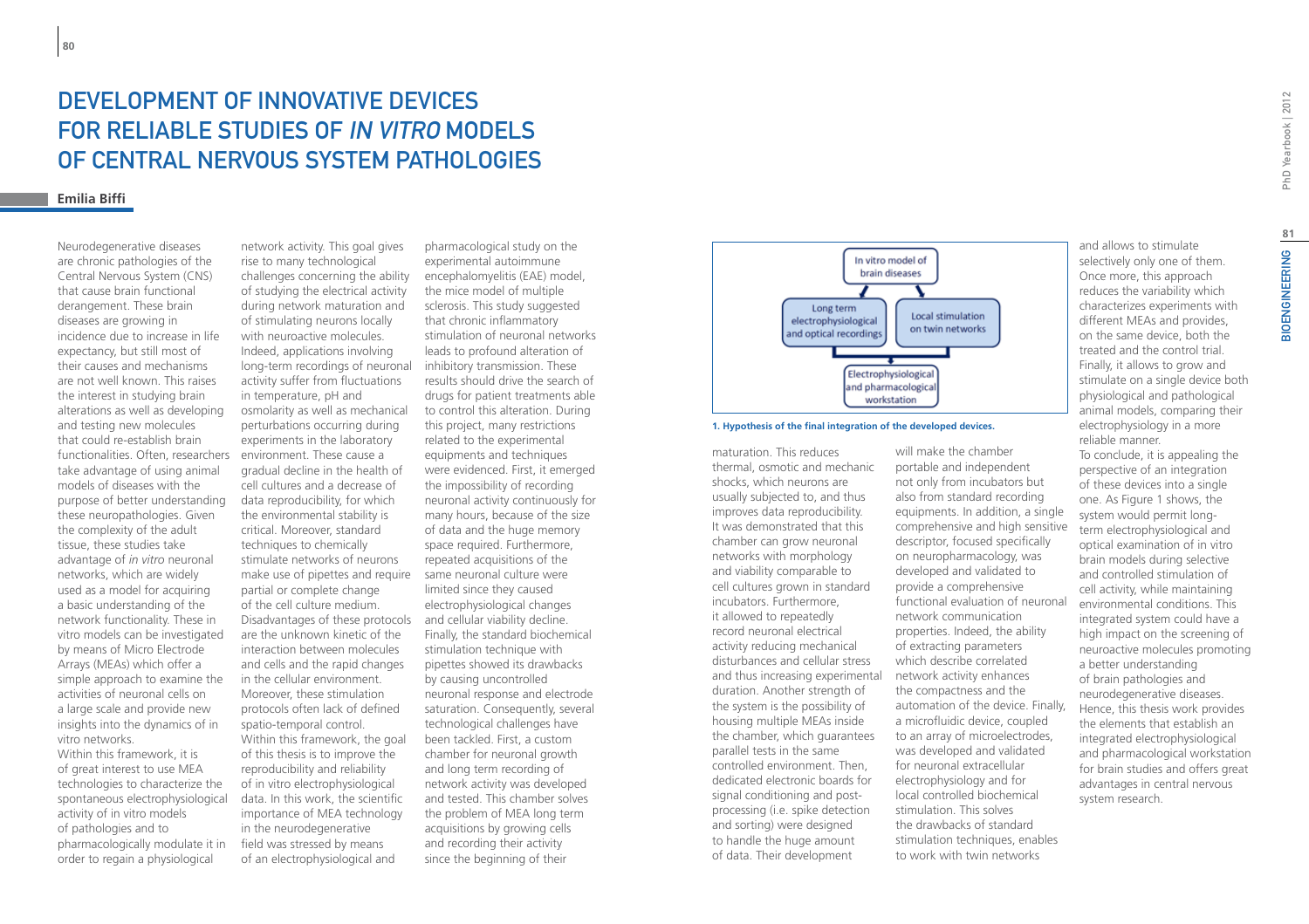## Force sensing and display in robotic driven needles for minimally invasive surgery

### **Danilo De Lorenzo**

#### **Introduction**

During standard manual needle insertion procedures, the operator inserts straight needles inside the tissue in order to perform diagnosis (e.g. biopsy) or treatment (e.g. drug delivery, electrode placement). Surgeons can perform the intervention through minimally invasive keyhole incisions (typically 5-10 mm in diameter), thus allowing shorter recovery time, less pain and less complications (such as infection) for the patient. However, in this procedures, surgeon visual inspection is drastically reduced, therefore he/ she must rely on his/her limited sense of touch or on a planned needle path on preoperative medical images in order to perform the intervention. This decreases performances during surgical task execution and increases its duration. In keyhole neurosurgical interventions, for example, where a straight needle is inserted from a small opening on the skull, the possibility to detect unexpected situations, like touching a vessel, could prevent vessel rupture and consequently bleeding inside the brain parenchyma.

Force feedback in robotics for minimally invasive surgery (MIS) allows the human operator to manipulate tissues as if his/her hands were in contact with the patient organs. Whether force feedback increases or not the

surgical precision and outcome in MIS robotic procedures is still under debate, but recent studies confirm that the haptic feedback can increase the performances in tissue discrimination and can reduce tissue damage and surgical task duration. Most of the robotic devices for MIS or needle insertion do not provide any force feedback and the outer control loop between the operator and the robot relies only on surgeon hand– eye coordination. In order to display the forces to the hand of the operator, specific sensors need to be designed in order to sense the small interaction forces between the tissue and the surgical instrument. For needle insertion tasks, this small variation is easily masked by the relatively large friction force between the needle shaft and the surrounding tissue, which significantly complicates manual discrimination of the change in tissue property. However, force sensors design and implementation is a balance between miniaturization, sterilization possibility, cost and equipment encumbrance.

### **Materials and methods**

The goal of the thesis was to improve surgeon performances during MIS, adding force feedback information during needle insertion procedure as the paradigmatic clinical

scenario, focusing on neurosurgical interventions. The first part of the work was realized at the NearLab, Politecnico di Milano, Italy, within the European research project ROBOCAST – FP7- ICT-2007-215190 (Robot and Sensors Integration for Computer Assisted Surgery and Therapy) and was aimed at investigating force sensing modalities to detect the small interaction forces between the needle and the brain tissue, in order to display them through an haptic interface on the hand of the surgeon in a telemanipulation scenario. In this framework, we evaluated the ability of a slave tele-operation system prototype for biopsy probe insertion in estimating the resistance to the advancement (force) experienced by a standard probe for brain biopsies within a brain-like material. The biopsy probe is inserted by a piezoelectric actuated inchworm device that is driven by the surgeon through an Omega haptic device (Force Dimension, CH). The objective of the study was to allow the neurosurgeon detecting the interfaces between tissues with different mechanical impedance (e.g. due to the presence of membranes or to vessels walls) in order to stop the procedure if an unsafe situation was encountered.

Force estimation without using sensors was compared to actual force sensing. Sensors were included in the piezoelectric actuated device, realized in collaboration with the Medical Robotics Lab at the Technion, Israel Institute of Technology. Sensors were not directly placed on the needles, avoiding any sterilization issues. Force display and control loop were realized in collaboration with the Sirs Lab and robot share the control. at the University of Siena, using an Omega (Force Dimension, Switzerland) haptic interface, able to reproduce on the hand of the operator the sensed forces.

System accuracy proved to potentially satisfy the neurosurgery application requirements since the maximum error was 0.16N as average value. Using the gelatine 8%, which proved to replicate brain tissue mechanical properties, the system resolution (worst case) was around 20% of the puncturing force, independently from the insertion to be as small as possible since velocity. This result showed that the system can convey to the operator the information on tissue discontinuities with a Signal to Noise Ratio (> 15dB) close to the Just Noticeable Difference (JND). The second part of this work was implemented at the Haptics Labs at the Johns Hopkins University in Baltimore, MD, USA and involved also the collaboration with the Surgical Assist Technology Group of the AIST Institute (Tsukuba, Ibaraki, Japan). The goal was to enhance force perception during needle insertions, giving to the surgeon the possibility

to better feel the presence of discontinuities within the tissue

(like membranes). The use of a coaxial needle allowed to separately sense the forces at the tip of the needle and the forces along the shaft, even if the sensors are not directly placed on the needle tip/shaft. The sensed forces were then enhanced and fed back to the operator using a robotic assistant in a co-manipulation approach, where operator Subject experiments showed that the coaxial needle assistant facilitated perception of thin membranes during needle insertion when an amplified version of the tip force at the needle tip is displayed to the user. Results showed that this control method performs better than displaying the overall interaction forces between the needle and the tissue (tip and friction forces together). The new force feedback type significantly decreases false positive membrane detection (close to zero), which is desirable an high ratio of false positive increases the procedure duration in the clinical practice, due to repeated double check with other type of detection modalities (e.g. clinical imaging). The system proved to be able to increases detection of thin membranes inside soft material, thus increasing the safety of the procedure.

#### **Conclusions and future works**

Together with costs and safety issues, one of the reasons that blocks the proliferation of robotic devices inside the operating room is the change of procedures modalities and instrument required by the surgeon in order to use the

new technology. In this work, we showed that for needle insertion procedures it is possible to integrate force sensing with robotic devices, without changing the standard surgical needle and surgical workflow modality, thus increasing safety and performances with relative low costs.

We showed that enhanced force feedback helps the surgeon in a variety of different experimental conditions using different control modalities and force sensing principles. Tele-operation allows to perform surgery with a remote control, providing movements and force scaling, thus increasing precision in the execution of the task. Co-manipulation allows force scaling, direct inspection of the patient, since the surgeon is sitting close by, but it suffered of equivalent small residual inertia and friction. Enhance tip force perception using a co-manipulated assistant device proved to be suitable for detecting small tissue property changes, thus increasing procedure accuracy and safety. The developed systems should be carefully tested in preclinical conditions, such as ex vivo biological tissues, to better evaluate clinical relevance.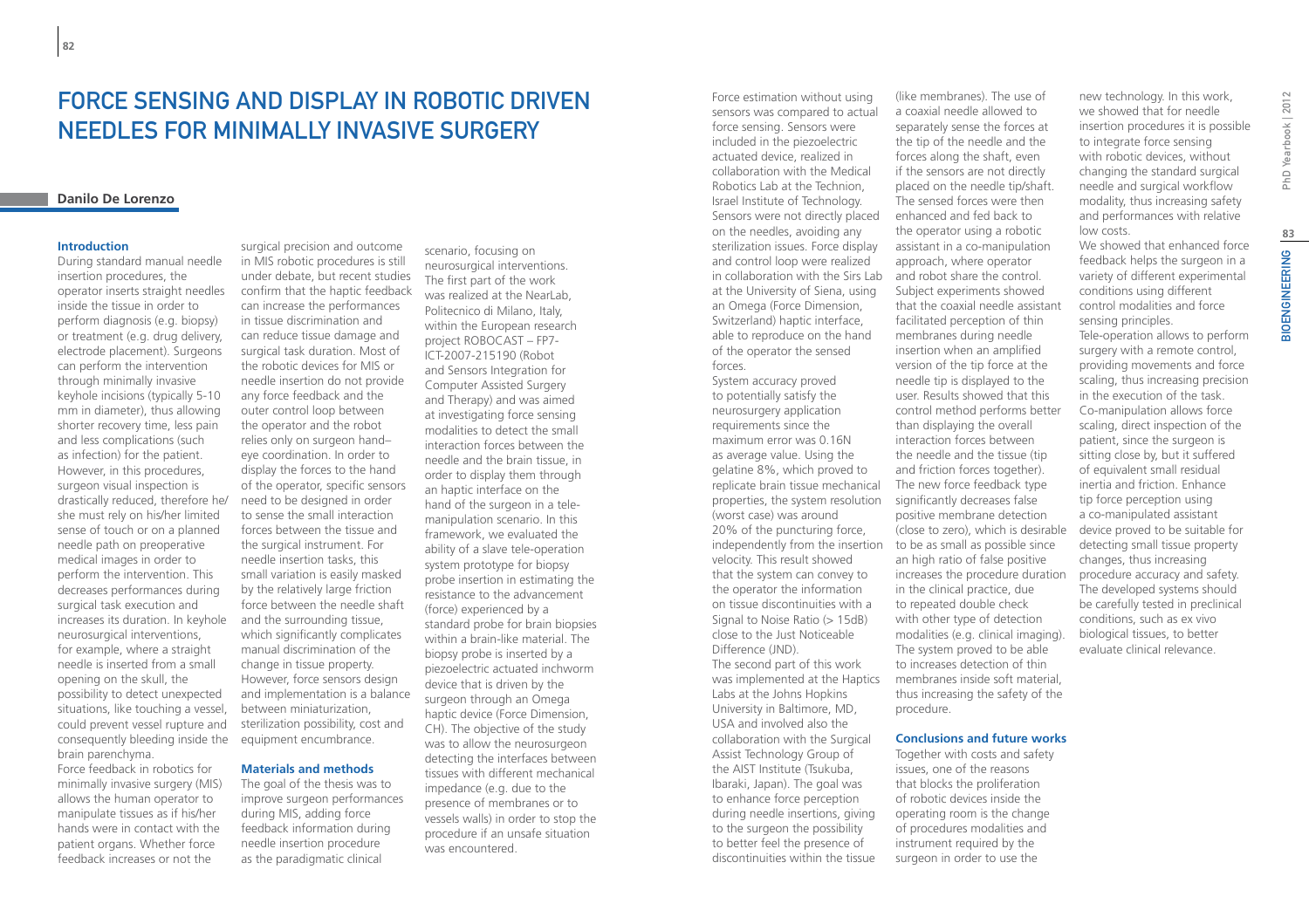## Smart transdermal microdevices FOR BIOMEDICAL APPLICATIONS

### **Elena Forvi**

**84**

**Skin** is one of the most extended organ of the human body: due to its dimensions, skin satisfies several different functions, the most important of which is to isolate and protect the human body from the surrounding world and its exogenous factors. In particular its upper layer, called stratum corneum, represents the real interface with the external environment: thanks to its well organised structure, this layer acts as a chemo-physical and mechanical barrier. In order to improve the

communication between the body and the external world, through the skin interface, systems have to be studied to overcome the stratum corneum barrier.

In the past, syringes equipped with needles have been adopted to bypass the skin barrier, proving an effective modality to enhance the delivery of drugs into the body. Although the possibility to administer each kind of drugs, this approach is highly invasive and uncomfortable: standard needles are some centimetres long in order to deliver medicines in deeper tissues, which are rich in pain receptors and nerve endings. The invasiveness of this method is responsible for increasing anxiety and needle phobia in patients, in particular in paediatric ones.



**1. Microneedles technique – The application of microneedles onto skin generates direct pathways into skin layers, when piercing occurs. The open channels allow the delivery of drugs into deeper tissue.**

For these reasons, in the last century, other administration routes have been found to encompass the invasiveness of injections and to increase the compliance and comfort of patients: the **transdermal route**, in particular, appears to be the most promising. Delivering drugs through the skin, i.e. transdermally, is a safe and non or minimally invasive delivery method, which allows for a rapid and direct absorption of the drug into the systemic circulation.

Among the transdermal methods available, **microneedles**, which consist of arrays of micrometer sized needles, seem to be a promising solution to cross the stratum corneum with a minimal effects. Microneedles, coupled pain perception (**Figure 1**). Microneedles, applied onto skin surface, are able to penetrate and disrupt the stratum

corneum barrier, creating real and direct pathways of micron dimensions: the generated holes are order of magnitudes larger than molecular dimensions, thus microneedles potentially allow the releasing of every type of drug, independently by chemophysical nature and molecular weight in underling tissues. Drugs, by means of microneedles, can be released locally in the epidermis layers (for vaccines application), or systematically: after having reached the dermis microcirculation, in fact, drugs can diffuse directly towards the systemic circulation, with a potential reduction of drug dosing and consequently of side with pumps, allow a controlled delivery of drugs, which can be administered at constant rate for longer periods of time, thus



**2. Penetration tests on ex vivo human skin samples - A successful skin failure due to the piercing and the insertion of a silicon microneedles array is observable in both the electric impedance (black) and the skin reaction force (green) signals (a).**

avoiding a frequent dosage, useful for the therapeutical treatment of chronic and degenerative disesases. Microneedles, before to be introduced into the clinical practice, have to satisfy both **technical** and **functional requirements**.

Technical specifications concern: i) skin penetration, i.e. the ability of microneedles to penetrate skin tissue (**Figure 2**), ii) solidity, i.e. the ability of microneedles to be inserted into skin without breaking for buckling, and iii) biocompatibility, i.e. the ability of microneedles to not induce skin adverse reactions. Functional requirements, instead, concern in the ability of microneedles to infuse drug at specific skin depth in a proper

manner, according the typology and dose of the therapeutic treatment (Figure 3). Finally, microneedles can also be used to improve the communication from the "in" to the "out" of the body, such as in the monitoring of biopotentials: for these reasons, also microneedlesbased **dry electrodes** have been considered in this study as a secondary biomedical application. In this work some of these aspects have been addressed: ex vivo and in vivo experimental tests have been performed and encouraging results have been obtained as in the drug delivery field as in that of biopotentials monitoring.

In conclusions, some regulatory

PhD Yearbook | 2012

**3. Histological analysis of ex vivo human skin sample after continuous delivery of insulin. An histological section of ex vivo human skin shows a successful penetration of the skin by means of hollow silicon microneedles and consequently a successful active infusion of green insulin.**

aspects, such as pain perception, and some methods of applications for microneedles have been considered and two patented ideas are reported.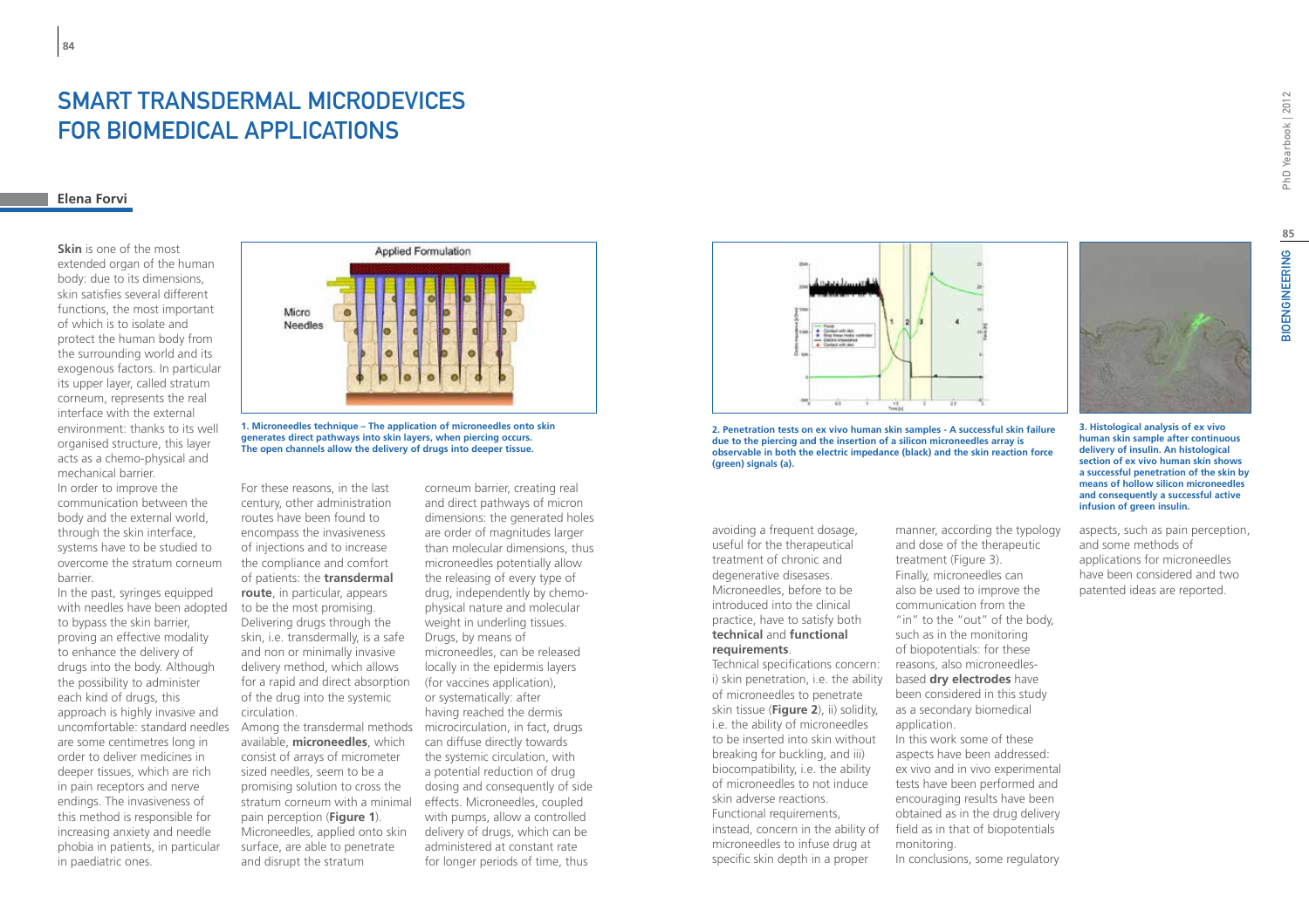# DEVELOPMENT OF NEW TECHNOLOGIES FOR THE home monitoring and treatment of patients with chronic respiratory disorders

### **Leonardo Govoni**

Telemedicine has been defined as the use of information and communications technologies (ICTs) to deliver health services and transmit health information at distance for the purpose of improving patient's care and education. Thanks to the clinical effectiveness and cost savings of telemedicine, it has become a standard methodology for monitoring and treating patients directly at home, especially those with chronic pathologies. Chronic diseases are the main cause of death in almost every developed country, and deaths from chronic respiratory diseases are second only to those from cardiovascular diseases. According to which structure of the respiratory system is injured, alteration or inflammation of lung parenchyma, disease of the pleura, chest wall, or neuromuscular apparatus, it is possible to distinguish different chronic pathologies like asthma, chronic obstructive pulmonary disease (COPD), obstructive sleep apnoea syndrome (OSAS), neuromuscular pathologies, etc. Chronic pathologies determine a serious burden on patients and health care systems because of low quality of life and frequent and expensive hospitalizations. The need to reduce this burden brought health care providers to rely on telemedicine services, which perform a better follow up of the patient at home

and provide health services at home in order to prevent acute events that can lead to the hospitalization of the patient. The architecture of the conventional telemedicine systems is based on a complex informatics structure managed by external providers and centralized computer servers which operates through a call center. This structure requires complex and expensive agreements among the hospitals, the telemedicine service providers and the communication line providers and is the main obstacle to the wide application of the ICT in the medical routine. The purpose of the work here presented is to design, realize and test an easy to use new telemedicine system based on a simple and reliable architecture, able provide constant monitoring of patients affected by chronic diseases of the respiratory system, such as COPD and OSAS, using new technologies designed expressly for home care, and able to provide the physician a tool to optimize at distance the treatment at patient's home in real-time.New, small and easy-to-use sensors based on old and edge-cutting techniques and methods have been realized to simply acquire specific physiological parameters, moreover broad

and efficient communication services have been implemented. Taking advantage of the use and the combination of these technologies it is possible to support the realization of a tool that is complex and articulate but also practical and easy to use, and that is able to assist the physician managing, monitoring and treating chronic patients, and that provides easy access to all patient's clinical information. The proposed model accounts on the use of an approach on three different levels, tightly bonded among them by a feedback structure.The new model is based on one side on the development and use of new technologies to measure patient's significant parameters in a domestic environment. The acquired data are fused and computed by an artificial intelligence in order to perform the automatic intervention on therapy adjustments directly at patient's home. On the other side the new model comprehends the possibility of a remote intervention by an automatic central decision server. The server is a concentrator that is able to collect, cross-analyse and evaluate all the data coming both from patient's house instruments, and from results of clinical exams and visits, and from previous patient's clinical history. Moreover the server can intervene in modifying



the provided therapy to the patient with automatic and autonomous decision tools. Finally the architecture modelled allows the simple and quick connection between the patient and the physician, thus to permit automatically optimize it the clinical supervision and the possible remote intervention of the physician for therapy optimization.The acquisition of the physiological significant parameters is done by devices designed expressly for domestic use by the patient himself and without physician supervision (mechanical ventilator, etc). These instruments are able to gain the necessary information in a non-invasive way and with the minimal patient cooperation. parameters, and permits They're easy to use and of the patient involved.All the information collected is catalogued, synchronized and conveniently stored by a device that acts as a centralizer. The information is analysed through the use of intelligent functions implemented inside the systems that provide the therapy, and

adaptable to different conditions conditions. The physician is also inside the centralizer, in order to perform the continuous monitoring of patient's conditions and to perform the automatic intervention on the therapy delivered to according to the conditions and necessities of the patient. The monitoring function can be oriented to the identification of sudden alterations of particular parameters or life threatening conditions in order to alert the physician at the right time. The designed architecture allows the physician to quickly access to previously acquired data of a single patient and to real time traces of particular complete monitoring of patient's provided with tools that allow him to modify the patient's therapy at distance in order to optimize the treatment directly at patent's house from the hospital.Finally, thanks to an Internet connection all the information acquired at patient's house are collected and stored

by a remote central server, which also concentrate information and results of clinical exams originating from the hospital, about test and clinical history of the patient.The central remote system is endowed of an intelligence for the evaluation of the acquired information, and performs a deeper and more detailed analysis crossing and fusing the available information thanks to use of new procedures, data mining techniques and new developed clinical guidelines. As the central system is able to perform such detailed analysis, very wide in terms of time and parameter's diversity, it is provided with decisional intelligence able to connect to the devices at patient's house in order to intervene and, automatically and conveniently, modify the provided therapy with the purpose of the optimization of the therapy itself.The new Telemedicine system designed and realized during the Doctorate program is thought to be composed of an architecture simple but robust, realized on different levels. It is a complex system but simple to be applied and easy to be used, and it is able to provide a valid support to the health care professionals managing a growing number of chronic respiratory patients.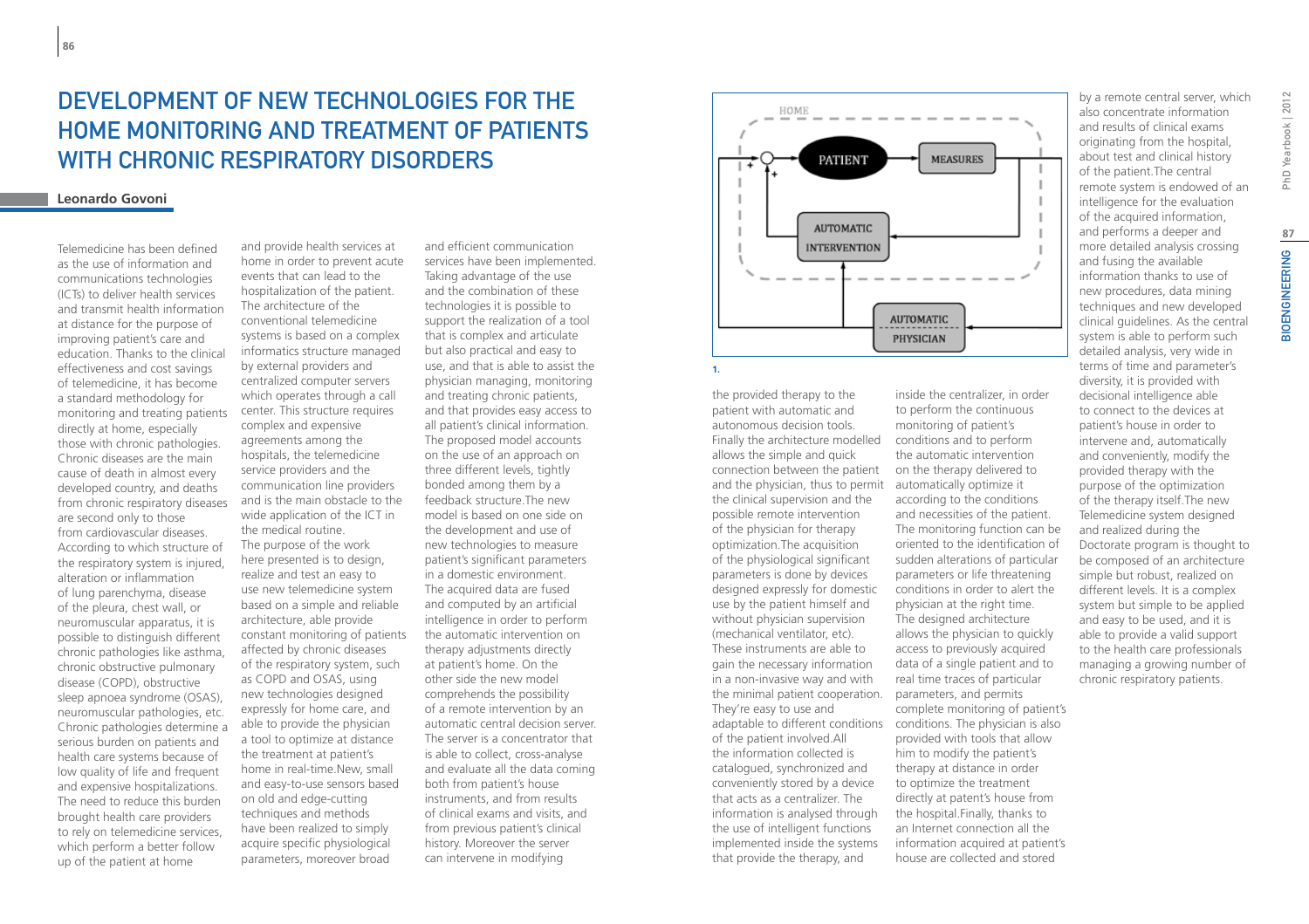## A new laser self-mixing interferometer system for the assessment of the chest-wall mechanics

### **Ilaria Milesi**

The respiratory system is a complex system which accomplishes gas exchange by means of the synergy among functions and structures which have specifically developed at this aim. Impairment at only one of them can yield to a general worsening in the life condition of the subjects. Diseases affecting the respiratory system, such as ARDS (acute respiratory distress syndrome), restrictive diseases and lung oedema, produce alterations and inhomogeneities in the lung structure and in the chest wall which cause changings in the mechanical properties. Up to now, the diagnosis and the management of these kinds of pathologies have been carried out mainly by chest radiography and CT or by laboratories analysis which present some intrinsic limitations: they are invasive or required long time to be carried out; therefor they can't be used to monitor in a continuative way the pathology evolution. On the contrary several published data suggest that chest wall mechanical properties are parameters that might be useful for estimating the possible impact of both restrictive and obstructive diseases on respiration. Although the rich informative content of this parameter, it has been almost disregarded because of

the intrinsic difficulties in its measurement, therefore a new approach is needed. The more promising and inspiring one has been reported by Dellacà et al. which suggest the union of FOT (Forced Oscillation Technique) and OEP (Optoelectronic Plethysmography) to estimate the impact of low amplitude pressure stimuli given at the mouth at the level of vibration induced at the chest-wall. This study opens interesting insight into the comprehension of chest wall mechanics but it is limited by the complexity in the methodological approach and costs connected. The already uncovered point in this approach is the measurement of chest wall vibration in a reliable and resolute way by means of low costs and not invasive devices.The objective of this work is to develop and to validate a new method that allow the estimation of the local mechanical properties of the chest-wall based on FOT and optical devices in a non-invasive, low cost and compact way. This new approach is based on the possibility to have reliable and resolute measurements of the local displacement of the chestwall. To achieve these results an optimum candidate is laser self-mixing interferometry which allows the measurement of very little relative displacement (less than 1um) of diffusive target.

with a compact and economic approach. The introduction of this technology allows fixing the main problem for chestwall mechanics estimation, that is the measurement of its displacement. The only limitation is the presence of speckles which required the design of a new method for estimating the movement also in the low-injection regime, since traditional algorithms are not reliable in this application. To validate the algorithm in vivo e in vitro measurements have been carried out. Interferometer was carefully aligned with a piston of a linear servo motor and its signal was recorder during the motion of the motor which is controlled to produce a sinusoidal displacement. High linearity correlation, r<sup>2</sup>=0.99, and the absence of any biased errors demonstrates the algorithm skills to reconstruct displacement from interferometric signals. Then the interfeometer is used directly on skin during a FOT measurement on eight subjects. Eight normal healthy subjects in supine position during quiet breathing while submitted to a sinusoidal pressure forcing at the mouth with components at 5, 11 and 19 Hz. Displacements of 9 chest wall points were measured by laser self-mixing interferometers. The phase shift among the velocities of these points and the pressure

at the mouth was measured by interferometer. The results show spatial inhomogeneities strongly dependent on position and frequency. The results are in good agreement with previous data measured by OEP. In conclusion laser interferometry may be an attractive technique for the assessment of local CW motion. The basic set up proposed here allows to validate the algorithm and to estimate the phase shift of some points on skin but it can't be proposed to acquire more signals and to generate an impedance maps because of the long time required to move manually the interferometer and because the lack of knowledge about the distances between the points measured. For this reason a new complex system laser scanning system has been design: distantiometry have been added to measure

absolute displacement and a stepper motor is used to drive five interferometers. The realized ribcage compartment from the system has been carefully design to fulfill the design requirements a slightly little differences of: 1) high spatial resolution, 2) localizing point on the chestwall, 3) non-invasiveness, 4) easy methodological approach, 5) short measurement time, 6) contactless, 7) modularity. By means of this new device the mechanical properties of patients undergone to anesthesia have been measured.

Five patients were studied in the supine position while ventilated in pressure support mode. Just before surgery measurements of oscillatory mechanics were performed at different stages measuring input impedance and local transfer function at 5-11-19 Hz. The patients were connected to the mechanical ventilator and the laser scanning system has been adopted to measure chest wall movements. The results are very promising, in fact the data are very reliable and reproducible, moreover, although patients don't present any atelectasis, as confirmed by the contemporary measurement of the input impedance, the phase reconstructed shift map shows some interesting features, In more details, although five patients are not enough to have a statistical analysis, it is possible to state that these data are comparable with results obtained by Dellacà et al, the maps allows to separate the abdomen one and to detect according to the frequency and the condition at whom the patient is undergone. In particular all the trends seem to show that the behavior of the chest-wall is more uniform as the frequency increase, while at

low frequency, such as 5 Hz, the abdomens and the ribcage are

very heterogeneous.

In conclusion with this thesis we reach the aim of proposing a new approach to measure local transfer impedance based on interferometer and we validate both the reconstructive algorithm both the scanning system realized; in this way the first stone in order to study how mechanical chest-wall is influenced by pathophysiological alteration has been set. Future development will be the acquisition of more patients to verify which kind of parameter may be extrapolated by the chest-wall mechanics to identify the respiratory system status.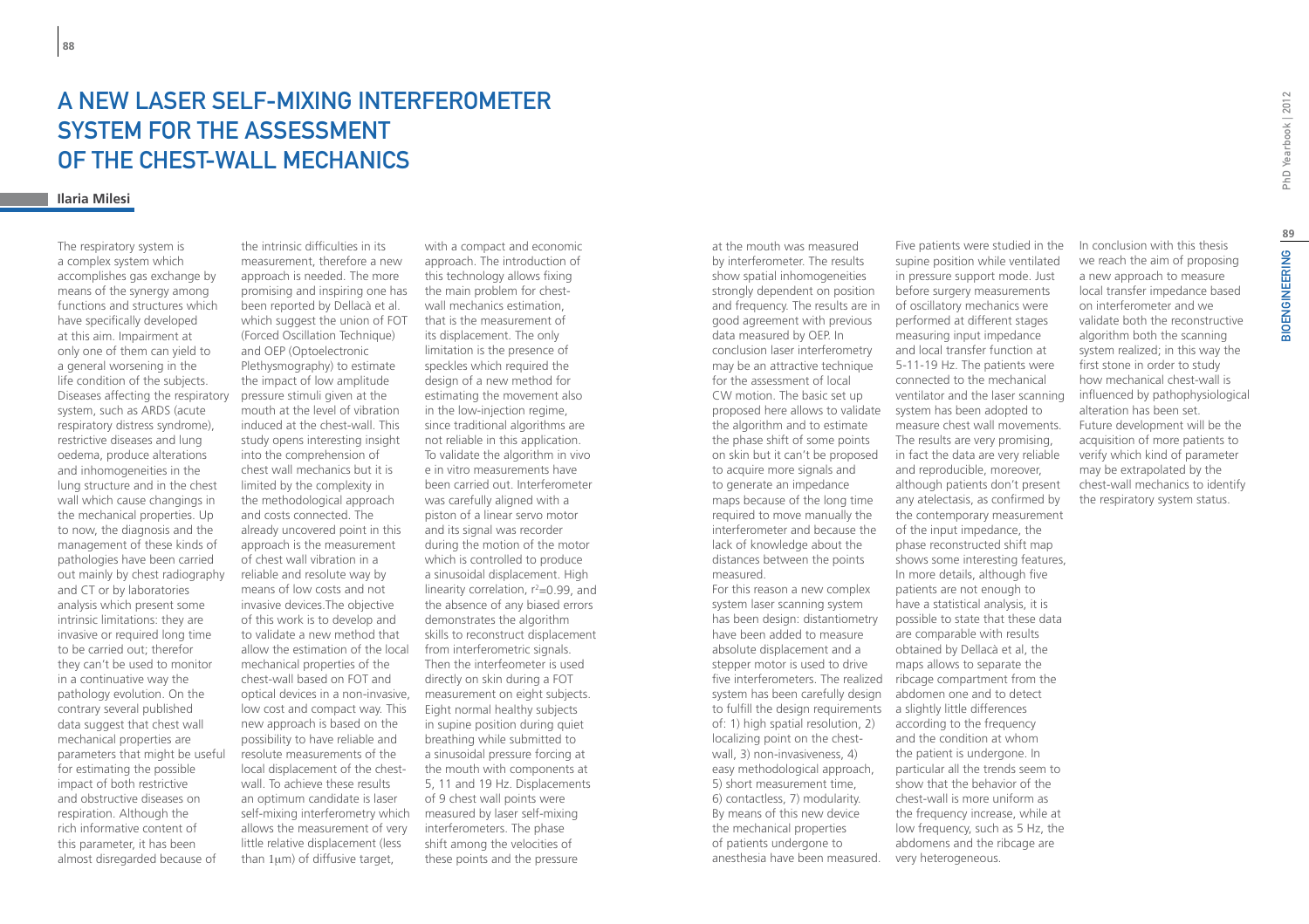# DEVELOPMENT OF METHODS FOR THE employment of Near Infrared Spectroscopy (NIRS) devices in clinics and research

### **Erika Molteni**

This PhD work explored the applicability of Near Infrared Spectroscopy (NIRS) in the neurophysiologic field. Functional NIRS is a low-cost and easy-to-use tool to noninvasively monitor changes of oxy- and deoxy- haemoglobin (Hb) concentration in the human tissues. We aimed at integrating hemodynamic information captured by time-domain NIRS devices with electroencephalographic, electrocardiographic and electromiographic data. A set of methods was applied for NIRS data processing, among which General Linear Model proved to be the most valuable. Effort was done for highlighting the potential advantage deriving from the combined use of optical information from the brain with the other biological signals. Some major "open issues" in physiology, which seem to be interested by the use of NIRS devices, have been highlighted: neurovascular coupling, the identification of cognitive pattern and the study of cognitive load. A broader extension of NIRS employment to a large part of the neurological field has also been discussed, providing examples for Myotonic Distrophy Type 1 and Unverricht-Lundborg epilepsy.

### **Method**

The interest of our work has been the analysis of the mean level of brain activation. The General Linear Model (GLM), a statistical method for analyzing time- series data, was applied. Inferential procedures at a second level (e.g. about activated channels over all subjects) were then performed. Contrast matrixes were designed for a direct comparison of: 1. activation during the task periods and rest condition with respect to the reference (whole test), and

2. activation during each cognitive load and rest condition with respect to the load/rest immediately harder/ easier or with respect to the reference.

Cerebral activation was indicated by positive t-values in the changes in hemoglobin concentration. The results from second level analyses were plotted as statistical parametric maps, which illustrate the brain regions where increased or decreased concentrations correlate with the stimulation protocol over time. A second group of contrast matrixes, including both the task design and some preprocessed biological signals was also constructed for data integration. Biological data included inside

- 1. Electrocardiographic dynamics
- 2. Electroencephalographic power in specific frequency bands (alpha, beta, gamma, etc.)
- 3. Electromyographic power

#### **Data integration**

Data integration was performed by applying "data informed" GLM for the identification of areas in the brain in which hemodynamic activation is coupled with biological dynamics of different origin, such as those of data capturing the electrical activity of the brain, the heart and the muscles. It was thus possible to investigate the functional role of the brain regions involved in neurovascular coupling, also highlighting the **regional specificity**, due to the difference in data coupling. For example, the two regional hemodynamic patterns shown in fig.1 displayed different coupling with alpha and beta EEG rhythm respectively.

the design matrix could be either: and non-dominant hands – right Moreover, "informed" GLM allowed the investigation of **regional growth** due to the increasing difficulty of the task. In fig 2 a right-handed subject performed a right handgrip (with the dominant hand – left panel), a left handgrip (with the nondominant hand – middle panel), and the most complicated task, alternating right and left handgrip (using both dominant



**1. Neurovascular coupling between alpha EEG rhythm and total hemoglobin (HbT) is shown on the left for one healthy subject. Neurovascular coupling between beta EEG rhythm and HbT is shown on the right for the same subject. The comparison between the two images highlights two foci with different regional location and different functional role. In this case the EEG-driven GLM helps in functionally distinguishing the areas in which neurovascular coupling is present.**



**2. Neurovascular coupling between beta EEG rhythm and oxygenated hemoglobin (HbO) is shown for one right-handed healthy subject performing handgrip with the dominant hand (left panel), left with the non-dominant (middle panel) and dominant vs. non-dominant hand (right panel). The brain area involved in the task grows with the increase of the task demand.**

panel). In this application, GLM proved to be sensitive to the enlargement of the region(s) involved in neurovascular coupling in the beta EEG range. This result is in line with the theories of neuronal recruiting which explain the regional growth of activation with a gradual involvement of neurons supporting a "minimal" neural

network during the performance of difficult tasks.

#### **Clinical Applications**

Some effort has been focused on the assessment of the feasibility of fNIRS cognitive investigations in Myotonic Dystrophy type 1 (DM1), Unverricht-Lundborg patients and photosensible patients.

Results highlighted a much larger hemodynamic activation in DM1 patients with respect to healthy subject in two different attentive tests: Continuous Performance Test and Conners' Test. These findings confirmed previous results obtained by PET and fMRI, and thus support the belief that fNIRS could help in assessing the neurological outcome of DM1 subjects in clinics, also allowing a comfortable, uninvasive and relatively cheap assessment of some neurofunctional correlates of myotonic dystrophy. Further encouraging research on cohorts affected by Unverricht-Lundborg epilepsy and photosensitivity supports broader extension of NIRS employment to a large part

of the neurological field.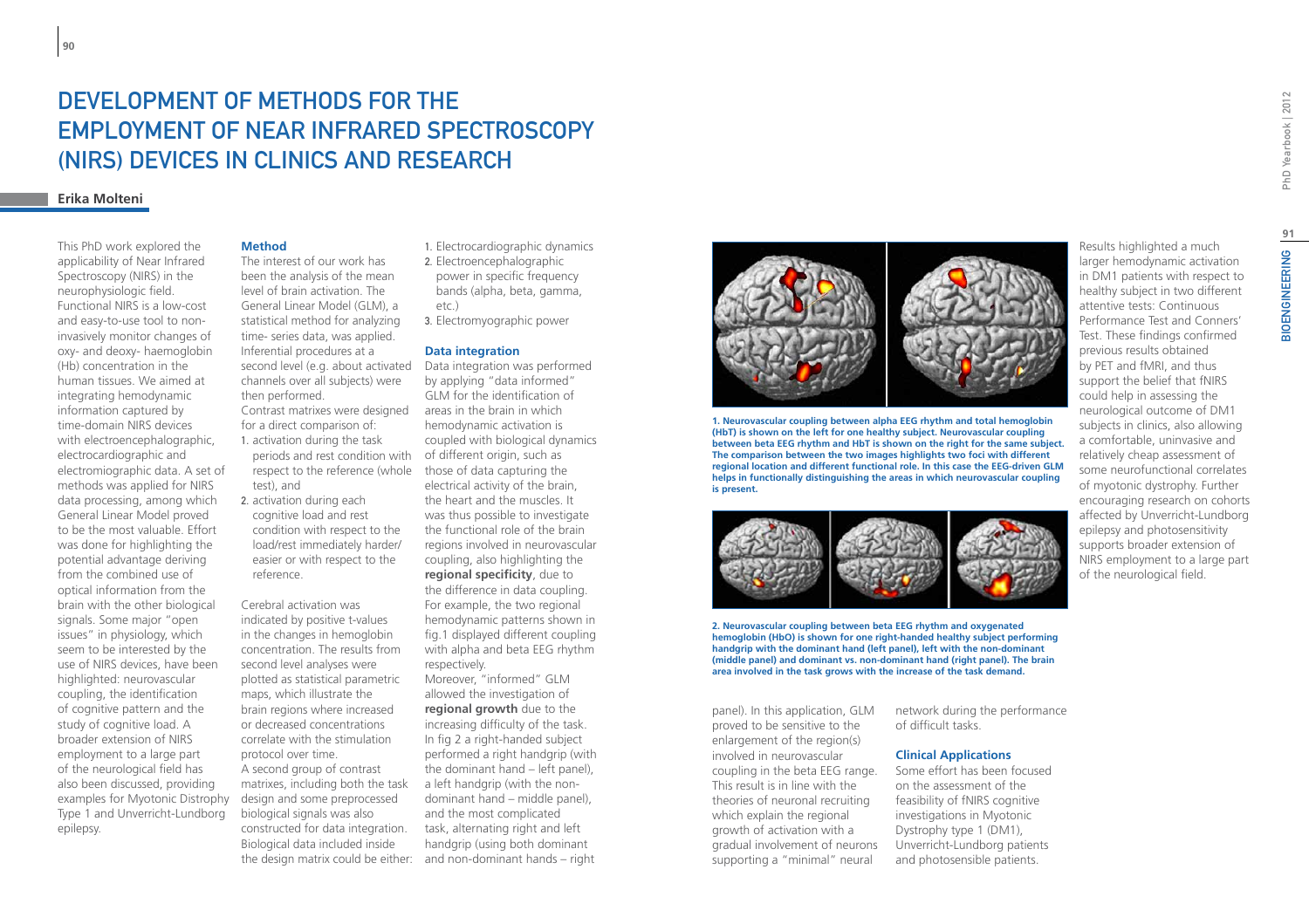# Time-frequency analysis for the dynamic quantification of the interactions between signals related to the cardiovascular system

#### **Michele Orini**

In this dissertation, some advanced methodologies for the study of non-stationary signals in the joint time-frequency (TF) domain are presented, with the purpose of characterizing the dynamic interactions between cardiovascular signals. This study is motivated by the necessity of improving the understanding of the autonomic control of the cardiovascular system, whose impairment is related with several pathologies. The dissertation is articulated in three parts: An introduction in which relevant physiological and methodological aspects are described; a methodological part in which TF synthesis as well as TF spectral, coherence and phase difference analysis are described; and a part in which the proposed methodologies are applied to physiological studies.In the introduction, the control of sympathetic and parasympathetic nervous systems on the cardiovascular regulation as well as the interactions between cardiovascular parameters and respiration are described. In particular, the physiological mechanisms that are still unclear or that are currently matter of debate are highlighted. To better contextualize the work proposed in the dissertation, a description of the most recent time-varying techniques of analysis is also given.The

second part is composed of four chapters, §2–§5, which face the following issues: simulation of non-stationary signals, spectral analysis, coherence analysis and phase analysis in the TF domain.

In chapter §2, a method to generate non-stationary stochastic processes which mimic the dynamics of cardiovascular signals is described. These processes are characterized by a predetermined and controlled TF structure: the design parameters that are used as input of the model are either the instantaneous frequency and power or the instantaneous frequency and spectral amplitude of each spectral component and the output is the stochastic process associated to them. The accuracy and robustness of the method are evaluated in simulation studies which aim at simulating heart rate variability during exercise stress test and listening to different music excerpts.

In chapter §3, the TF distributions belonging to the Cohen's class are introduced. In particular, the smoothed pseudo Wigner-Ville distribution (SPWVD) is described.Owing to the possibility of performing an independent smoothing in time and frequency, the SPWVD is considered one of the of the distribution used in best options to analyze non-

stationary signals. A method to quantify the TF resolution of these distributions is proposed and it is used throughout the entire dissertation. A simulation study based on signals generated by means of the method presented in chapter §2 is carried out to evaluate the accuracy of the SPWVD in conditions characterized by different degree of nonstationarity. Finally, a method that performs a parametric decomposition of the SPWVD is described. The advantage of this method, which will be used in a physiological study in chapter §6, is that it allows separating relevant signal components from noise, thus offering the possibility of reducing the interference terms that usually appear in the distributions of the Cohen's class.

Chapter §4 is about the estimation of time-frequency coherence between nonstationary signals. Timefrequency coherence has the advantage of allowing the simultaneous localization of temporal intervals and spectral bands in which two signals are locally correlated, thus providing robust and accurate tracking of local correlation changes.Coherence estimates depend on the TF resolution the estimation. To give a

correct interpretation of the results, two methods based on surrogate data are proposed to assess whether the coherence estimates are statistically significant. Two algorithms to automatically determine signal-dependent kernels which allow estimating TF coherence by SPWVD are proposed. In a comparative study which involve both simulated and physiological recorded data, the SPWVD is shown to localize with higher accuracy than other distributions, such as the multitaper spectrogram (MTSP) and the continuous wavelet transform, the TF regions in which signals are locally correlated. Finally, an example of application of TF coherence analysis on cardiovascular signals, such as heart period variability, systolic arterial pressure variability and respiration, is given.

Chapter §5 is about the estimation of phase differences between cardiovascular signals in the TF domain. Timefrequency phase difference analysis allows a fast tracking of the variation of the degree of synchronization between the spectral components of two signals. Moreover, phase difference information can be used to establish, to a certain degree, causal relationships between non-stationary spectral components. The use of the SPWVD to estimate TF phase differences is particularly suited because TF phase difference estimates are reliable only around well localized timevarying spectral band in which spectral components are locally correlated. The proposed methodology is evaluated in

different simulation studies based on both computer generated and recorded physiological data.In the second part of the dissertation, composed of chapters §6–§8, three physiological studies are described.

In chapter §6, the effect that musical excerpts characterized by different emotional valence has on HRV and respiration is studied. The characterization of the influence of music on cardiovascular parameters has both physiological and clinical relevance, since the use of music for therapeutic purposes is a matter of increasing interest. In this study, it is shown that the emotional valence of music specifically affects the respiratory frequency and the respiratory oscillations in HRV. It is shown that the transition from a musical stimulus to another provokes variations characterized by a first rapid response, which lasts about 10-20 seconds, and a second slower phase, which last more than one minute. The cardio-respiratory interactions are also studied.It is shown that musical excerpts characterized by different emotional valence do not provoke different pattern of response in the coherence and phase differences between HRV and respiration.

In chapter §7, the degree of similarity between the TF structure of HRV and the pulse rate variability (PRV) obtained from the photoplethysmography (PPG) signal, during tilt table test, is studied. The aim of the study is to assess whether PRV can be used as a surrogate for HRV during non-stationary conditions. The use of PRV

to indirectly estimate HRV is interesting since the device used to estimate the PPG signal is not cumbersome is cheap and widely used in the clinical environment. Time-frequency and TF coherence analysis suggest that PRV can be used as alternative measurement of the HRV, at least during tilt table test. The study also reveals that some differences between HRV and PRV also exist, especially in the oscillations related with respiration.However, in the analyzed signals, these differences, which are due to variations in the pulse transit time, are not sufficient to modify the conclusions of the physiological study.

In chapter §8, the cross TF analysis presented in chapters §4–§5 is applied to the study of the dynamic interactions between RRV and systolic arterial pressure variability (SAPV). The study of these interactions is interesting because they are still partially unclear, and because of the clinical relevance of baroreflex sensitivity, which has both diagnostic and prognostic value. This study shows that during tilt table test, postural changes provoke a fast decrease in the baroreflex sensitivity and phase changes between RRV and SAPV. In another data base, the indices obtained by TF analysis allow discriminating between healthy subjects and subjects with autonomic dysfunctions.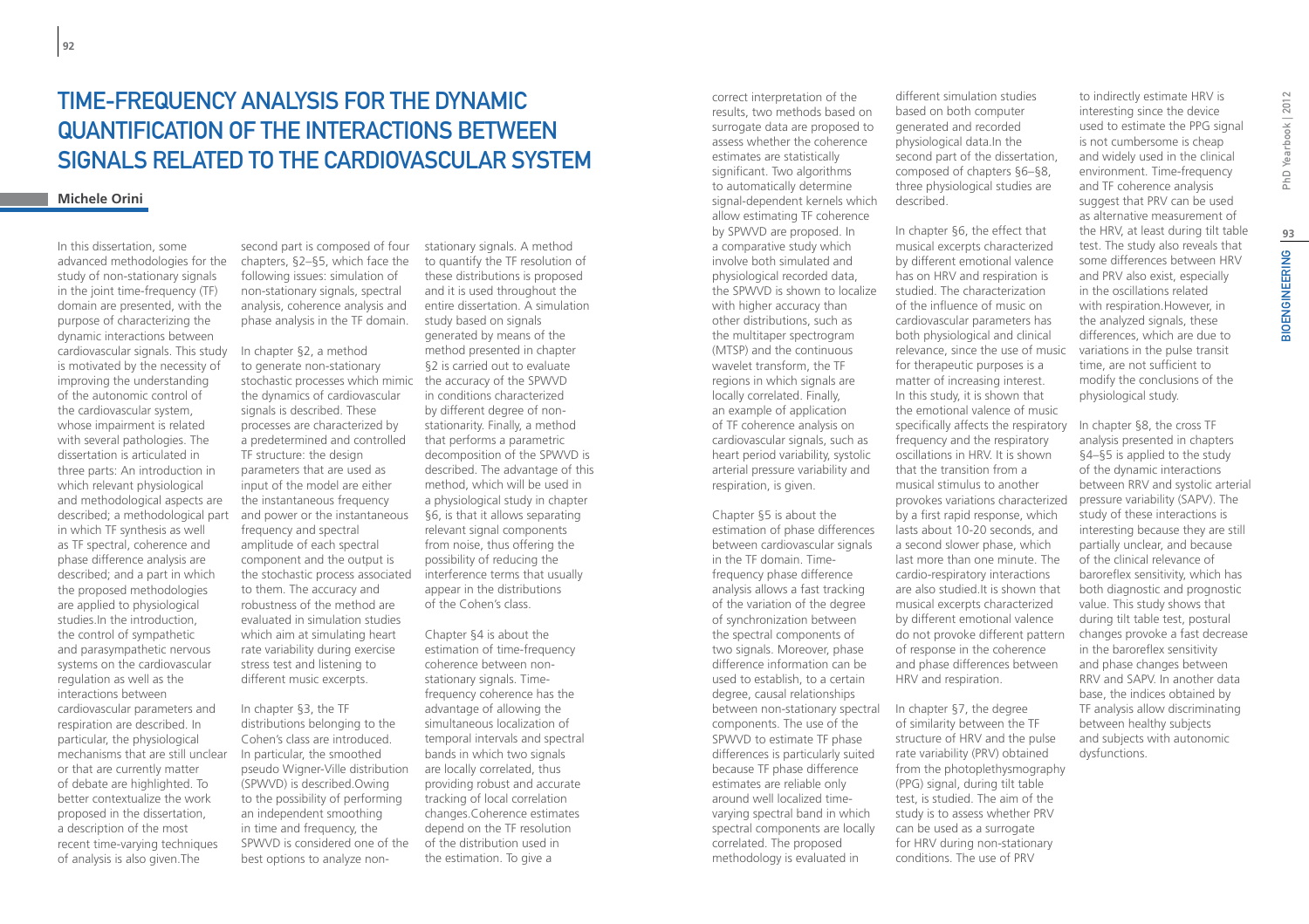## TECHNOLOGIES AND METHODS FOR TREATMENT geometry optimization in radiation therapy with accelerated particles

### **Andrea Pella**

Protons and carbon ions are proved to be a valuable technique in cancer treatments. Potential advantages are represented by a high local control of the tumor and lower unwanted side effects. Moreover, this treatment is the only therapeutic solution for several types of tumors (slow progression, hypoxic deep seated tumors). The number of facilities able to offer a treatment with accelerated particles is nowadays worldwide increasing. Technology in this field is growing due to improvements in control and tools for setup verification before and during irradiation. High costs are the principal reason why this type of treatment is not largely diffused. Actually, in Europe only two facilities can offer this treatment: the first one is in Germany and the second in Italy (Centro Nazionale di Adroterapia Oncologica, CNAO).Dose distribution in depth requires an high accuracy and control in patient positioning and setup before and during irradiation. CNAO, the only facility in Italy able to perform radiotherapy with particles and carbon ions aims to provide a state of the art treatment. In this facility, our team has been involved in the selection of appropriate systems for patient positioning and in room setup control. The solutions adopted are described

in the thesis. They represent the result of a selection process between different possibilities. Today, CNAO is starting its clinical activity. Results of commissioning activities and measurements carried out during acceptance protocols are reported in the manuscript, supported by statistical analysis. They demonstrate that is possible to obtain sub-millimetric usually performed by means accuracy in patient repositioning. Integration of different systems was also successfully proved. In between different treatment sessions, as during irradiation, the position of a tumor mass may change because of organ motion effects. When the position of a tumor mass changes because of physiological of different methodologies movements, the setup control is more challenging. Several methods are available to manage organ motion, ranging from immobilization tools, to the use of online imaging during quadratic correlation, artificial treatments (image guidance), to algorithms able to estimate the position of the tumor in respect to fiducial points and\ or surrogates. The combination of such models and active beam scanning, usual in the newest proton and carbon ions facilities, allows in principle to perform tumor tracking, that is, to follow the tumor mass with an always active treatment beam. Even if difficulties in treatment planning optimization

remain, dose delivery systems in radiotherapy with particles could offer enormous potentialities for tumor tracking when organ motion is not negligible. Organ motion management requires not only an accurate setup procedure, but also a description of the trajectory (magnitude of movements and phase) of the target volume. This is of correlation models between internal target and external surrogates.Different approaches, all based on a patient by patient basis, are described in the thesis. It is important to point out that the final result concerning correlation models should be intended as a feasibility study that could be applied in radiotherapy with particles aimed at tumor tracking. Firstly, a benchmark of alternative methods (based on: linear \ neural networks and fuzzy logic) vs. a commercial device (Cyberknife® Synchrony®) was performed. Results put forward these models as a potentially valuable tool for tumor position estimation, given patient's surface surrogate information. The state model was built as a linear/ quadratic correlation between the principal component of external marker motion and the internal tumor trajectory.

The ANN-based approach resulted in comparable results with respect to Cyberknife® Synchrony®, pointing out similar aim in this case was to obtain generalization capabilities. The implemented fuzzy logic algorithm proved to be superior to Cyberknife® Synchrony® in the analyzed patient database. Due to the intrinsic variability of breathing motion, a fuzzy environment may be optimal for tumor motion estimation. Results are promising, but again these models are far away from clinical trials in radiotherapy with particles. Main limitations consisted for example in the lack of a proper optimization. Moreover, since no evidences lead researchers to claim that one model is better than others, different approaches should not be discarded a priori. Alternative predictors or finite element modeling could be in principle utilized. First trials were not only integrated in CNAO conducted using a Cyberknife® database, thus processing three external surrogates and variable numbers of X-rays acquisitions. Further investigations should be devoted to the search for an optimum setup for models validation (more reference points, or placed in an optimized visible by an optical localizer. configuration), keeping in mind that a patient's specific approach is mandatory. Last, the restricted number of database does not allowed a proper validation of the proposed solutions.A first

step towards optimization of neural networks and fuzzy logic approaches was performed. The better performances (in terms of 3D errors reduction) and to understand if it was possible to design an application able to run in CNAO hardware. All these studies suffered for the lack of large database. In order to increase data for model testing and validation, it was implicitly required to build a custom phantom. This phantom, deeply described in the thesis, is able to mimic a realistic breathing and it features an internal target that moves along an hysteretic trajectory in phase with the external ribcage. Preliminary studies were conducted with ANN approach integrated in CNAO hardware. Results on phantom study demonstrate that neural networks can be hardware, but that they can be trained and updated with a clinical compatible time consumption.At this time there are no phantoms in commerce able to mimic the breathing and in the same time to provide an internal trace of a moving target Obviously the design of our phantom can be improved, as the range of motions, that is adequate only for preliminary studies. It is evident that the motion patterns are too

simplified if compared with a human like motion. Moreover, it would be interesting to add a functionality that allows to load a real respiratory pattern and to move consequently the phantom.The use of an integrate system (phantom, optical tracking system with predictive capabilities) allowed us to test our method in GSI, Germany. There, it was possible to test the potential integration of our systems in the steering logic of dose delivery. In this respect, result was successfully reached. Even if we observed remarkable performance of predictors during the second experimental session, retraining capabilities remain at this time a major issue. More experimental sessions will be dedicated to the search of a reliable estimator, and different methodologies have to be investigated. But the main goal of this experimental activity, that was the active control of a carbon ion beam using a signal processed by a predicting model, was reached.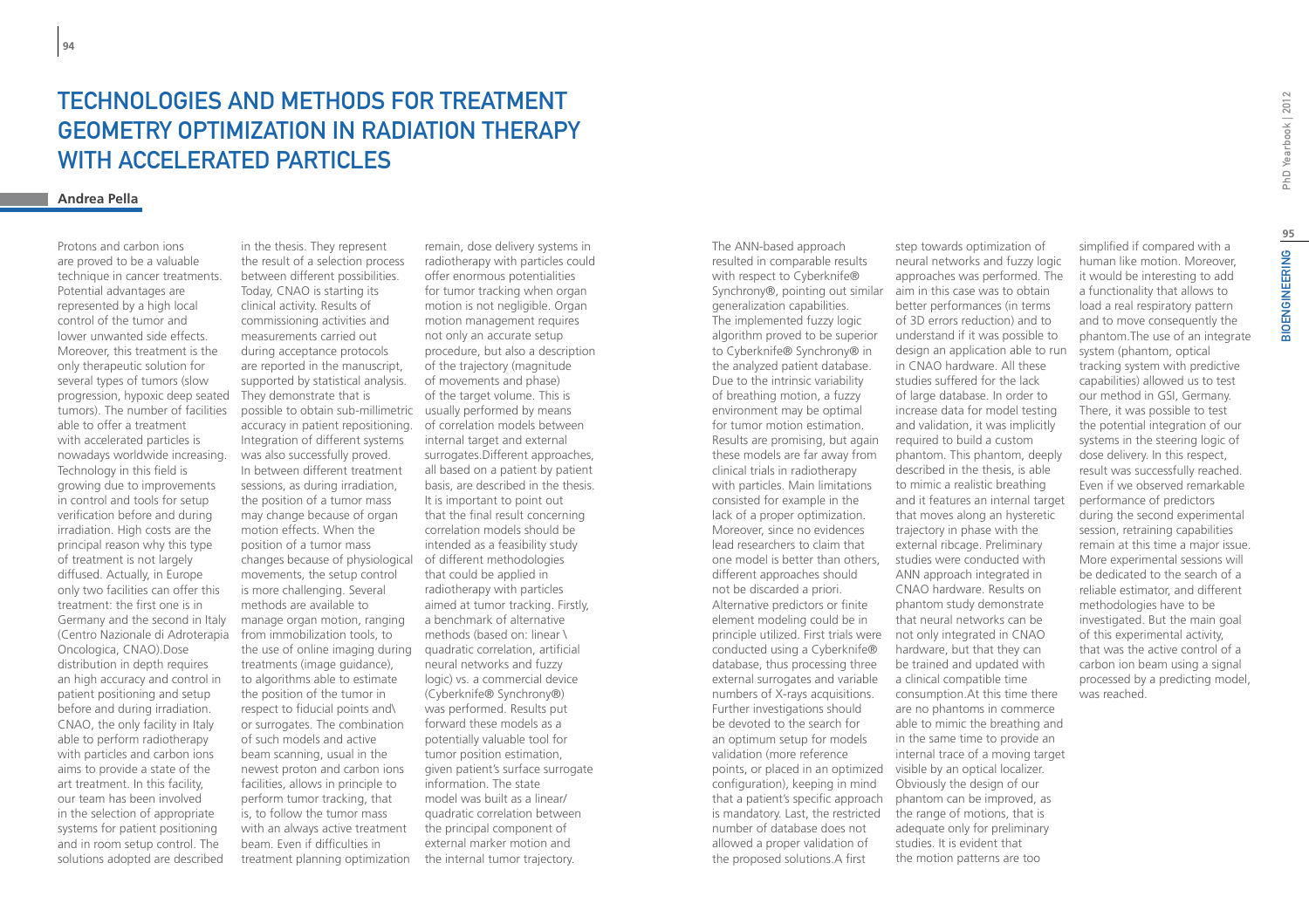## Methods and algorithms for Image Guided Adaptive Radio- and Hadron-Therapy

#### **Marta Peroni**

In Radiation Therapy (RT), the main goal of achieving a high local selectivity implies the necessity of accurately locate and monitor the lesion. The current strategy for Image Guided Adaptive RT is illustrated in Figure 1. Offline phase includes initial images acquisition, structures of interest delineation and irradiation scheme definition. Online procedures instead encompass one or more imaging sessions both for positioning and changes tracking prior to proper treatment delivery. Non-rigid modifications are generally detected with a combination of macroscopic observations and in-room imaging, such as Cone Beam Computed Tomography (CBCT). If changes are beyond an empirically established threshold, a completely manual replanning is done on a new Computed Tomography (CT). Therefore, in the classical strategy, no online adaptation of the treatment is foreseen but rather an offline manual update. My PhD project aimed at producing a reliable initial segmentation of simulation CT (CTsim) and at sparing replanning CT (CTrepl) scans to the patient by modeling the inter-fractional deformations, thus avoiding any delay in the therapy as well as reducing the clinical workload. We concentrated

on Head and Neck patients treated at European Institute of Oncology (Milan, Italy). At the basis of my work is Deformable Image Registration (DIR), which models deformations occurring at a different time points of the treatment (intrasubject registration) or between different patients (inter-subject registration), and is not restricted to same modality registration. The performance of a non parametric (demons) and of a parametric (B-Splines) were compared. B-Splines demonstrated to be more flexible, faster and less sensitive to initialization than Demons algorithm, but also more prone to discontinuous deformation field. A stopping criteria investigation was carried out applying synthetic non-rigid deformation fields to phantom and patient CT. Analyzed metrics selection and the fusion strategy include registration metric, harmonic energy (i.e. degree of smoothness), jacobian (i.e. number of discontinuities) and quantity of update (i.e. speed of convergence) of the velocity field. A set of possible reference values, to compare the current stopping condition value with, was also examined. Both for patients and phantom, the most efficient condition is based on harmonic energy and a combination of last iteration condition value.In the present work, I developed a fully

automatic multi-atlas based segmentation algorithm, for Head and Neck CT datasets. First of all, we ranked a database of representative patients on the basis of a pre-alignment of database subjects with a reference image by means of affine registration. The group of subjects to be actually used for image segmentation is than selected in a fixed number or NMI thresholding fashion. The selected atlases and corresponding structures are than deformed onto the patient image by means of DIR. The tentative segmentations are then recombined according to mean, majority voting and Gaussian Weighted (GW) fusion, in order to select the most robust and accurate for RT planning. Winning strategies were the percentile based based on GW. A reduction in segmentation accuracy can be seen as the number of patients is reduced to selecting just the most similar one. The algorithm accuracy is comparable to inter-observer variability, thus it can be adopted for clinical use. I developed and validated an efficient and automatic strategy to generate on-line virtualCT scans for HN ART cancer treatment on the basis of a new CBCT volume, thus dropping the need of a new CTrepl (Figure 2). The virtualCT



**1. Current Clinical Workflow for Image Guided Adaptive Radiation Therapy. Offline phases include planning images acquisition as well as treatment (contours and beam geometry) definition. Patient setup adjustment as well as non-rigid changes detection happens online, right before daily fraction delivery. If significant modifications are detected, the daily treatment is suspended, while offline corrections are computed. This adaptation implies the acquisition of a new Computed Tomography.**



**2. Checkerboard rendering of three axial slices of patient 19a, comparing virtualCT and CBCT scans. Manually outlined (red) and automatic (blue) mandible, nGTV and parotids are presented in panels (a), (b) and (c) respectively. In green, we report the contour that would have been obtained by rigid registration of CTsim on CBCT. nGTV contour highlights the variability of the obtained results.**

is generated using a multistage B-Spline deformable registration between CTsim and CBCT. Median COM distance and RMSE of contours propagated on CBCT from CTsim and from CTrepl were comparable

with image resolution. Critical issues raised in some patients, such as 6 and 7, mainly because of either sub-optimal registration performances induced by external features like immobilization mask or

to macroscopic modifications between CBCT and CTrepl (i.e. different jaw position). Dosimetric evaluation will be needed to compare virtualCT and CTrepl distributions and introduction of virtualCT concept into the clinic. I also worked on alternative approach to evaluate DR performance is to compare the position of anatomic or external landmarks after registration has been performed. Scale Invariant Features Transform (SIFT) features extracted on original CBCT, simulation CT rigidly registered on CBCT, virtualCT and replanning CT, were compared with the corresponding CBCT landmarks in terms of residual point distance and the accuracy of the associations is compared with other indices proposed in literature based on contours (DSC, COM and RMSE). The extracted features are located both on bony structures and in soft tissues and therefore provide a great alternative to manual point clicking.